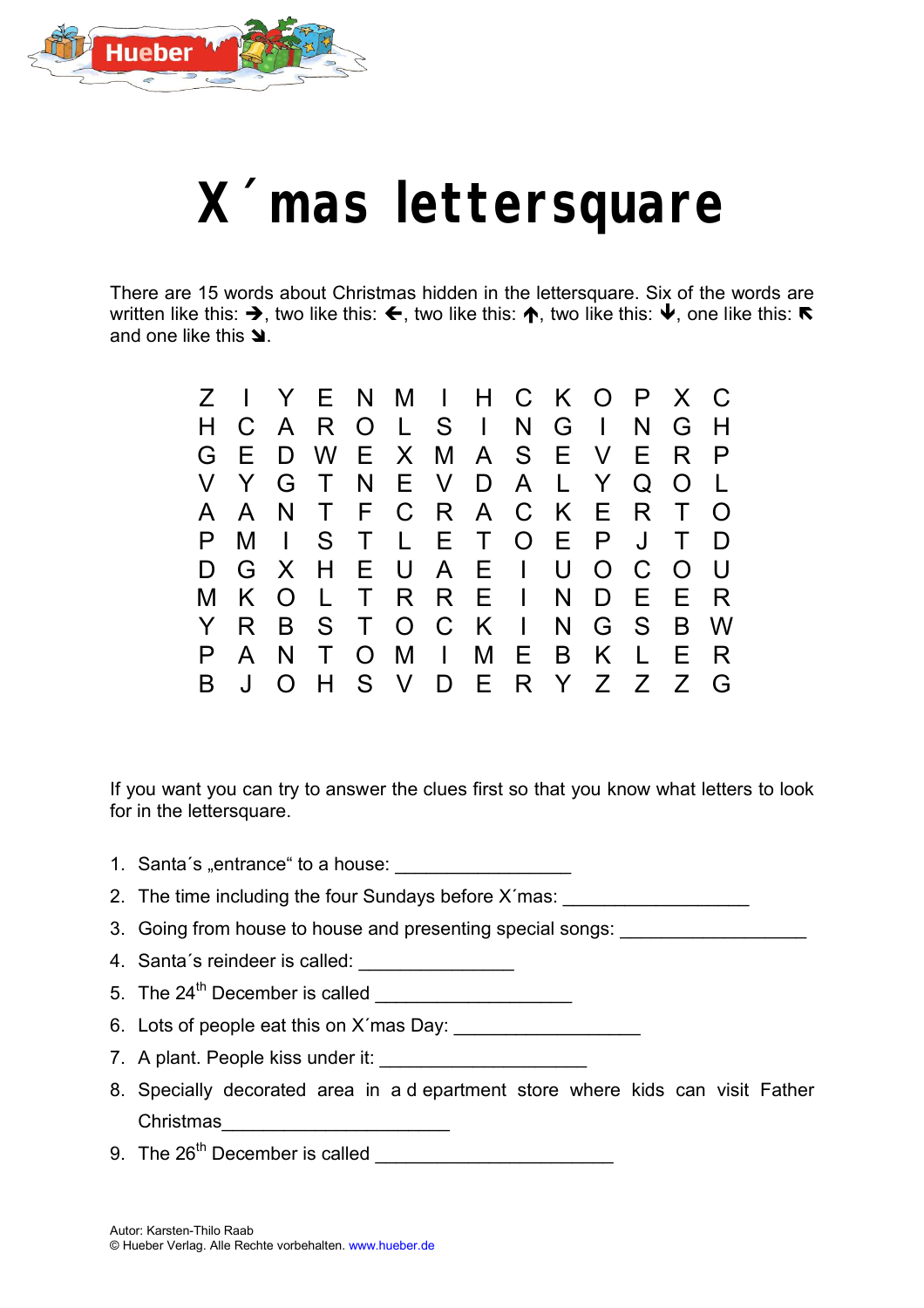- 10. A green plant which is decorated under which you find the presents:
- 11. Rudolph is one of these: \_\_\_\_\_\_\_\_\_\_\_\_\_\_\_
- 12. One to pull on  $X$  mas day:  $\frac{1}{1}$
- 13. Plant used in traditional X'mas decorations: \_\_\_\_\_\_\_\_\_\_\_\_\_\_\_\_\_\_\_\_\_\_\_\_\_\_\_\_\_\_\_
- 14. Popular form of entertainment during the X'mas season: \_\_\_\_\_\_\_\_\_\_\_\_\_\_\_\_\_\_\_\_\_
- 15. Is hung by the fire place and filled with sweets and toys: \_\_\_\_\_\_\_\_\_\_\_\_\_\_\_\_\_